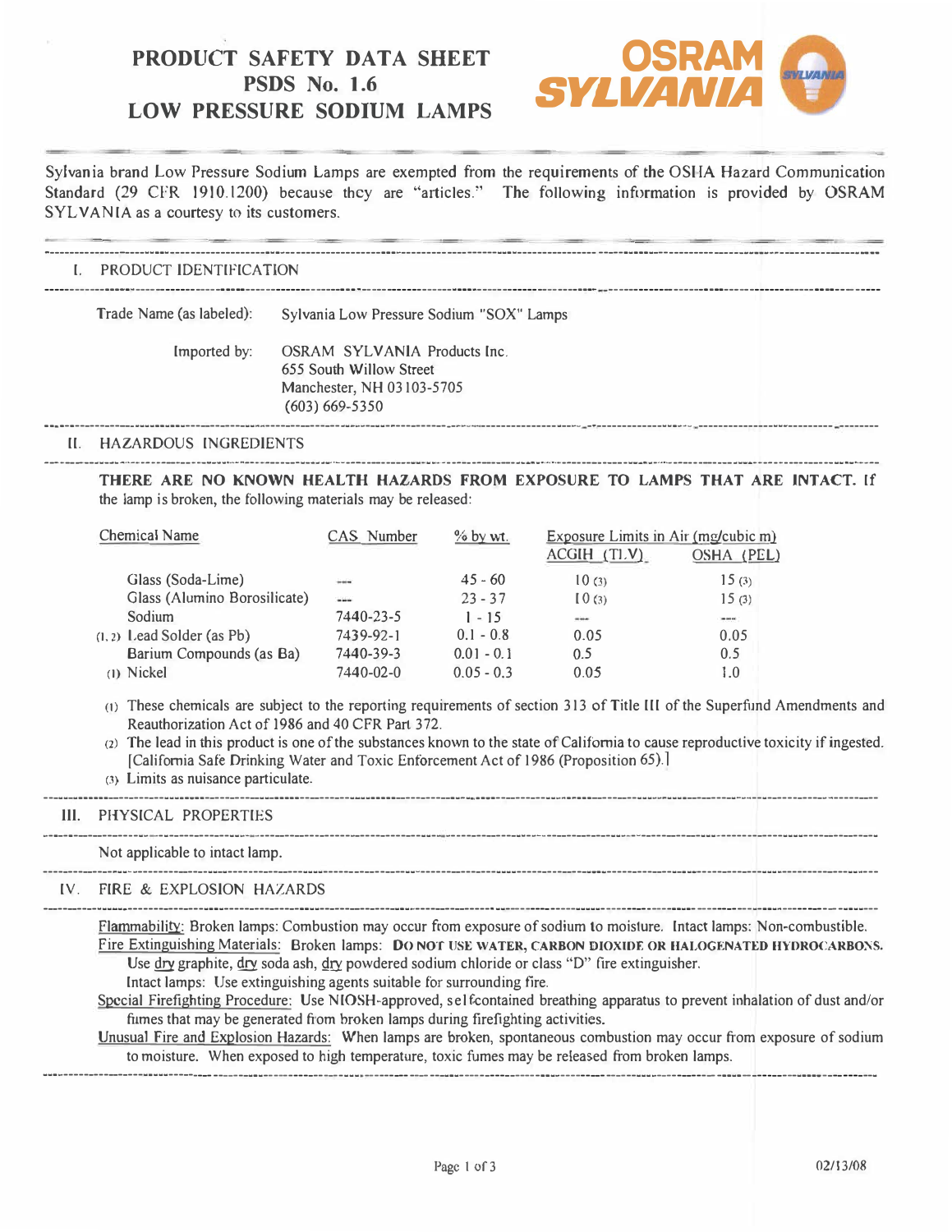## V. HEALTH HAZARDS

**THERE ARE NO KNOWN HEALTH HAZARDS FROM EXPOSURE TO LAMPS THAT ARE INTACT.** No adverse effects are expected from occasional exposure to broken lamps. As a matter of good practice, avoid prolonged or frequent exposure to broken lamps unless there is adequate ventilation. The major hazards from broken lamps are the possibility of sustaining cuts from the glass and skin burns from coming in contact with the sodium.

--------------------------------------------------------------------------------------------·----------·------------- - ------- ·-·------------ · ------------------------------

----------------------------- -------·---------·--------------------·----------------------·--------------------· -----------· ---------------------------------------·-------

*NIOSHIOSHA Occupational Health Guidelines/or Chemical Hazards* **and/or** *NIOSH Pocket Guide to Chemical Hazards*  **lists the following effects of overexposure to the chemicals/materials tabulated below when they are inhaled, ingested, or contacted with skin or eye:** 

*Lead* - Ingestion and inhalation of lead dust or fume must be avoided. Irritation of the eyes and respiratory tract may occur. Excessive lead absorption is toxic and may include symptoms such as anemia, weakness, abdominal pain, and kidney disease.

*Barium Compounds* - Alkaline barium compounds, such as the hydroxide and carbonate, may cause local irritation to the eyes, nose, throat, and skin.

*Sodium* - Skin contact can cause thennal and/or alkali burns. Fumes from burning sodium are highly irritating to skin, eyes and mucous membranes.

*Glass* - Glass dust is considered to be physiologically inert and as such, has an OSHA exposure limit of 15 mg/cubic meter for total dust and 5 mg/cubic meter for respirable dust. The ACGIH TLVs for particulates not otherwise classified are 10 mg/cubic meter for total dust and 3 mg/cubic meter for respirable dust.

*Nickel* - Skin contact may cause an allergic rash. Inhaled dust of nickel and its compounds have been reported to cause cancer of the lungs and sinuses. Nickel itself is not very toxic if swallowed, but its soluble salts are quite toxic and, if swallowed, may cause giddiness and nausea.

# EMERGENCY AND FIRST AID PROCEDURES

Glass Cuts: Perform normal first aid procedures. Seek medical attention as required.

Inhalation: If discomfort, irritation or symptoms of pulmonary involvement develop, remove from exposure and seek medical attention.

Ingestion: Seek medical attention.

--·-----------------------------------·---..··-----------..----------------------------------·---·-----------------------------------------·---------------------------·..--

- Contact, Skin: Thoroughly wash affected area with mild soap or detergent and water and prevent further contact. Seek medical attention if irritation occurs.
- Contact, Eye: Wash eyes, including under eyelids, immediately with copious amounts of water for 15 minutes. Seek medical attention.

-------------------------------------------------------... -------------------------------- - --------- ---------------------------------------------------·---------------- · -

CARCINOGENIC ASSESSMENT (NTP ANNUAL REPORT, lARC MONOGRAPHS, OTHER):

Nickel has been identified as a known or suspected carcinogen by NTP and/or IARC.

### VI. REACTIVITY DATA

Stability: Stable Conditions to avoid: Broken lamps: Exposure to (moist) air or water, heat. Intact lamps: None. Incompatibility (materials to avoid): Broken lamps: Water, acids, halogenated lnydrocarbons, halogens, oxidants, metal oxides, sulfur, carbon tetrachloride. Intact lamps: None. Hazardous Decomposition Products (including combustion products): Broken lamps: Hydrogen, sodium hydroxide, heat. Intact lamps: None. Hazardous Polymerization Products: Will not occur. --------------------·-··..- -·-----------·----·------------------------------------------------------------------·--------------------------------------- -------------